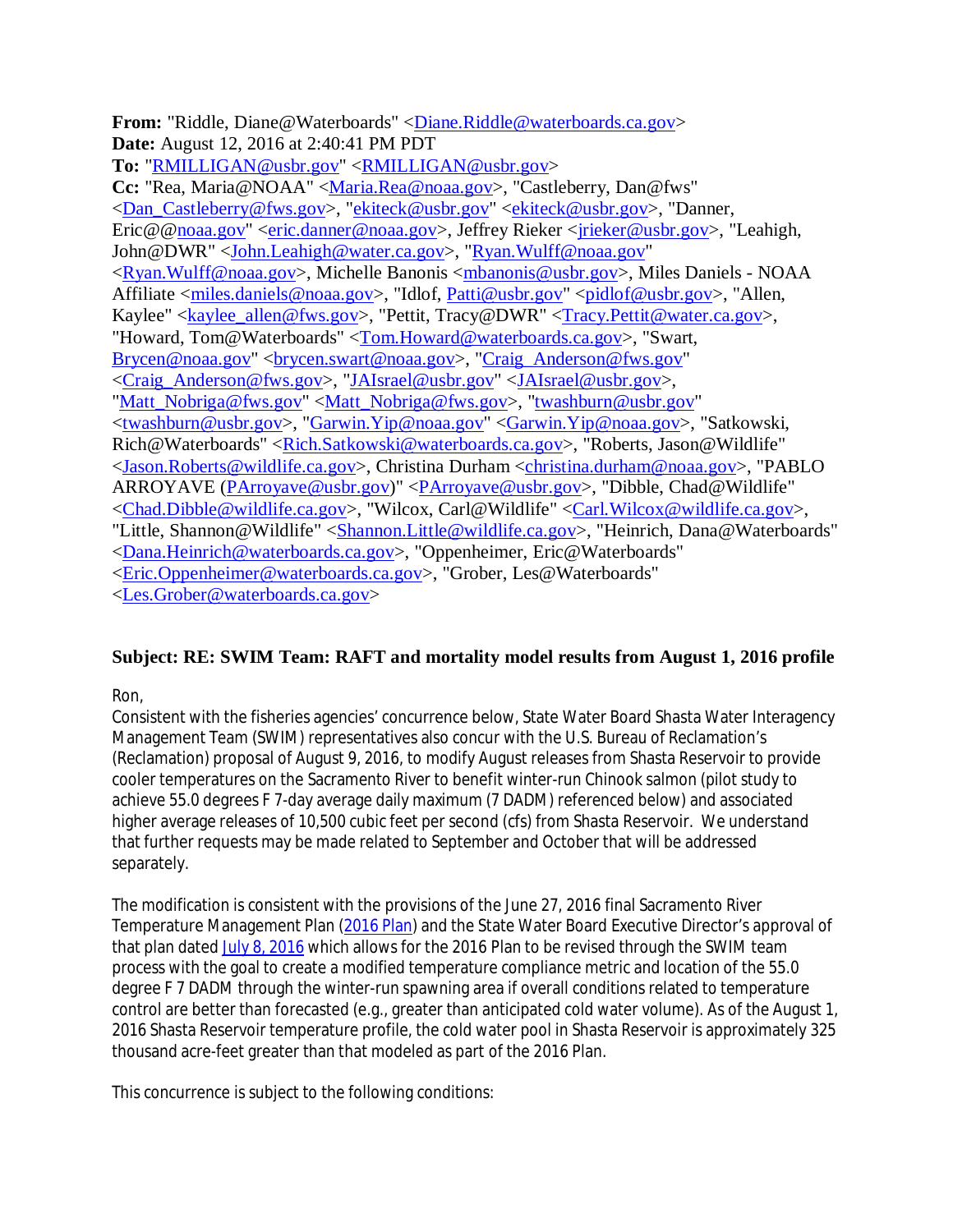- Reclamation continues to operate to the formal temperature compliance point of 56.0°F daily average temperature at Balls Ferry Bridge.
- Reclamation manages releases to maintain 55.0°F 7DADM at the confluence of Clear Creek based on the proposed pilot study outlined below.
- Reclamation commits to maintaining a Keswick release of at least 5,500 cfs through January.
- Reclamation coordinates Keswick releases in September and October with the SWIM team based on further information available in late August.

Reclamation should continue to notify the State Water Board immediately if conditions related to Sacramento River operations or winter-run Chinook salmon protection change substantially this year. Consistent with Order WR 90-5 and the Executive Director's July approval of the 2016 Plan, the State Water Board may require further changes to the 2016 Plan if warranted based on changed conditions, new information, or upon the request of the fisheries agencies or State Water Board staff. The remaining provisions of State Water Board Order 90-5 and the Executive Director's July 8, 2016 approval of the 2016 Plan remain in effect.

Along with the fisheries agencies, the State Water Board also requests information on where Reclamation and the Department of Water Resources anticipate X2 will be located in the next several months with your proposed operations, as well as information on proposed operations for 2017 related to outflows and protection of pelagic species, including Delta smelt.

Thank you for your ongoing coordination.

Diane

**From:** Roberts, Jason@Wildlife

**Sent:** Friday, August 12, 2016 11:31 AM

**To:** RMILLIGAN@usbr.gov; Pablo R Arroyave; Dibble, Chad@Wildlife; Wilcox, Carl@Wildlife; Little, Shannon@Wildlife

**Cc:** Rea, Maria@NOAA; Castleberry, Dan@fws; Riddle, Diane@Waterboards; ekiteck@usbr.gov; Danner, Eric@@noaa.gov; Jeffrey Rieker; Leahigh, John@DWR; Ryan.Wulff@noaa.gov; Michelle Banonis; Miles Daniels - NOAA Affiliate; Idlof, Patti@usbr.gov; Allen, Kaylee; Pettit, Tracy@DWR; Howard, Tom@Waterboards; Swart, Brycen@noaa.gov; Craig\_Anderson@fws.gov; JAIsrael@usbr.gov;

Matt\_Nobriga@fws.gov; twashburn@usbr.gov; Garwin.Yip@noaa.gov; Satkowski, Rich@Waterboards; Christina Durham

**Subject:** RE: SWIM Team: RAFT and mortality model results from August 1, 2016 profile

## Ron,

Thank you for the continued coordination throughout the temperature management season. Based on information Reclamation provided to the SWIM team (e.g. a larger than expected cold water pool) the Department concurs with Reclamation's proposed August release schedule given the following.

- 1. Reclamation continues to operate to the formal temperature compliance point of 56.0°F daily average temperature at Balls Ferry Bridge.
- 2. Reclamation manages releases to maintain 55.0°F 7DADM at the confluence of Clear Creek based on the proposed pilot study.
- 3. Reclamation commits to maintaining a Keswick release of at least 5,500 cfs through January.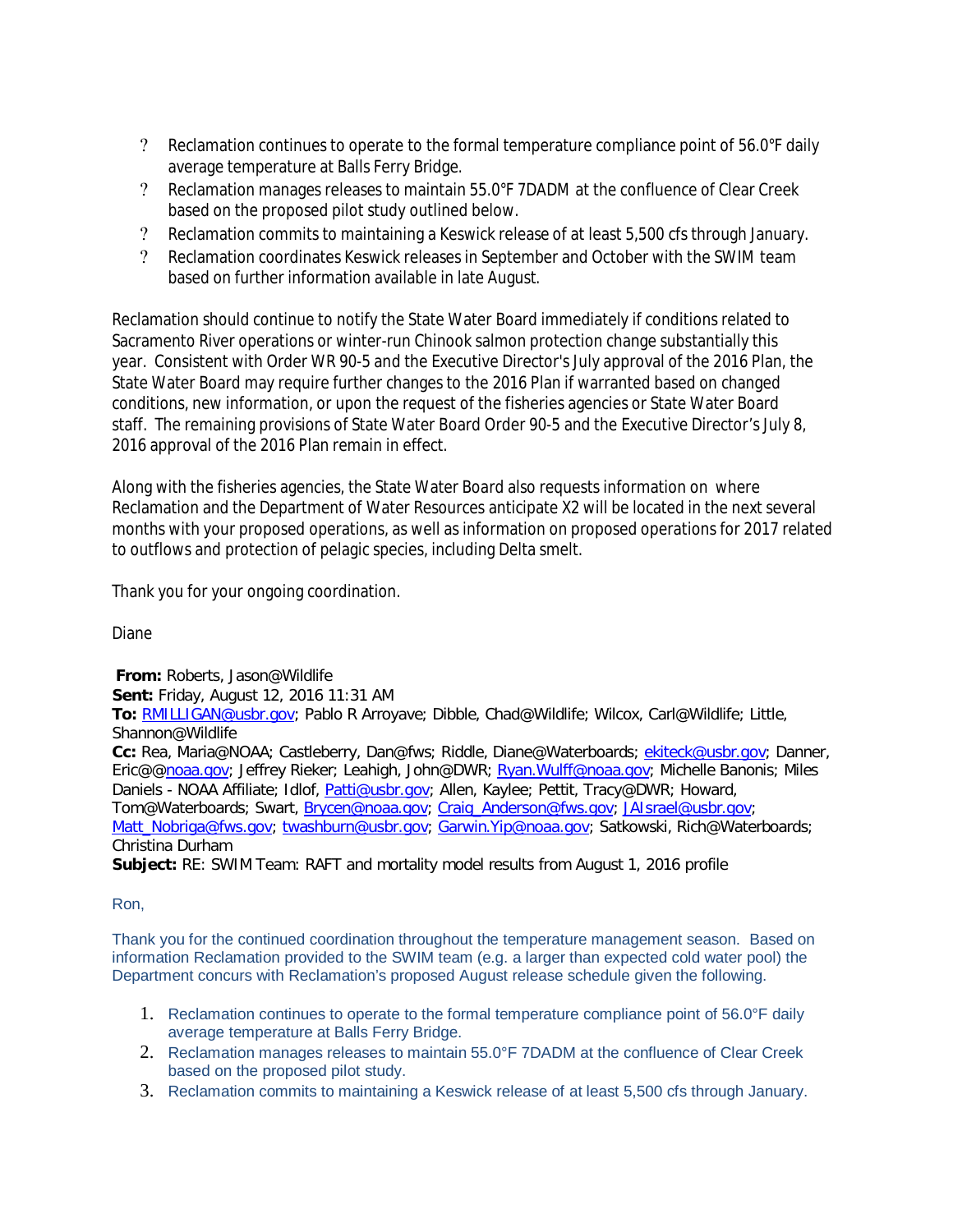4. Reclamation coordinates Keswick releases in September and October with the SWIM team based on further information available in late August.

The Department would also like to understand where you anticipate X2 will be located in these months with your proposed operations. Additionally, we would like to start discussions regarding 2017 operations and the outflow called for in the Delta Smelt Resiliency Strategy.

Thanks, Jason

**From:** Allen, Kaylee [mailto:kaylee\_allen@fws.gov] **Sent:** Thursday, August 11, 2016 2:12 PM **To:** Ryan.Wulff@noaa.gov **Cc:** RMILLIGAN@usbr.gov; Rea, Maria@NOAA; Wilcox, Carl@Wildlife; Castleberry, Dan@fws; Riddle, Diane@Waterboards; ekiteck@usbr.gov; Danner, Eric@@noaa.gov; Roberts, Jason@Wildlife; Jeffrey Rieker; Leahigh, John@DWR; Michelle Banonis; Miles Daniels - NOAA Affiliate; Idlof, Patti@usbr.gov; Pettit, Tracy@DWR; Howard, Tom@Waterboards; Swart, Brycen@noaa.gov; Craig\_Anderson@fws.gov; JAIsrael@usbr.gov; Matt\_Nobriga@fws.gov; Pablo R Arroyave; twashburn@usbr.gov; Garwin.Yip@noaa.gov; Satkowski, Rich@Waterboards; Christina Durham **Subject:** Re: SWIM Team: RAFT and mortality model results from August 1, 2016 profile

Hi Ron- We are supportive of your proposal for August and September. We would like to understand where you anticipate X2 will be located in these months with your proposed operation. Do you anticipate that any of the additional release from Keswick in August will be used to increase outflow? Additionally, we would like to start talking in the very near future about an operational plan for 2017 so that we can work with Reclamation and the other agencies to implement the outflow augmentation action called for the Delta Smelt Resiliency Strategy in a way that will provide benefit for delta smelt in the coming water year. Thanks, kaylee

On Wed, Aug 10, 2016 at 9:29 AM, Ryan Wulff - NOAA Federal <ryan.wulff@noaa.gov> wrote:

## Ron,

Thank you for the close coordination throughout the current Sacramento River temperature management season to date. As you acknowledged, the cold water pool (volume of water ≤49°F in Shasta Reservoir) is considerably greater at this point of the season than that modeled as part of the Sacramento River temperature management plan (Sac R TMP). The Sac R TMP contemplates the scenario of not being able to meet temperature compliance, and also having more cold water than modeled in June. In the latter scenario, NMFS' June 28, 2016, concurrence on the Sac R TMP states that "If overall conditions are better than forecasted (e.g., greater than anticipated cold water volume), then the plan may be revised through the SWIM team process with the goal to create a modified temperature compliance metric and location of 55.0°F 7DADM through the winter-run spawning area." As of the August 1, 2016, Shasta Reservoir temperature profile, the cold water pool is approximately 325 thousand acre feet greater than that modeled as part of the Sac R TMP.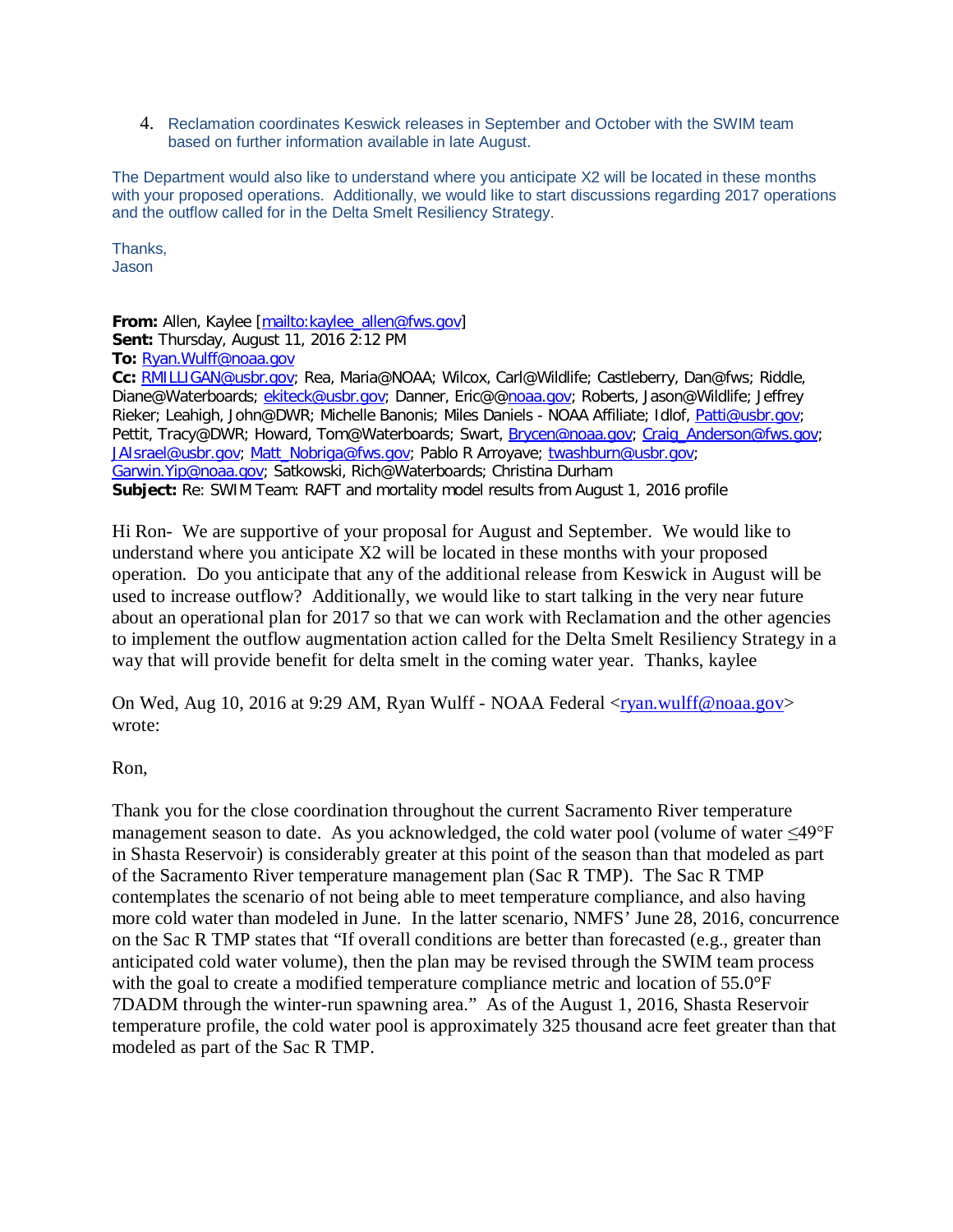NMFS understands that the metric of 7-day average of the daily maximum temperatures (7 DADM) is new to Reclamation's temperature model, and therefore, proposes to maintain the current formal temperature compliance of 56.0°F daily average temperature at Balls Ferry. However, we support Reclamation's proposed pilot study to operate to 55.0°F 7 DADM at the confluence of Clear Creek (where the current monitored downstream most winter-run redd is located). Based on temperature modeling, and supported by the NMFS-Southwest Fisheries Science Center modeling (attached), Reclamation's proposal to maintain the increased Keswick release throughout August (at 10,500 cfs, compared to the monthly average Keswick release of 10,000 cfs in the Sac R TMP) should be able to meet the 55.0°F 7 DADM at the confluence of Clear Creek. Results from this pilot study will be useful in informing the Shasta RPA adjustment process.

NMFS understands the significant operational challenges Reclamation is experiencing as a result of salinity and outflow management in the Delta, low CVP storage in San Luis Reservoir, and balancing system-wide reservoir operations (e.g., Folsom Reservoir). Reclamation's proposed higher Keswick releases would alleviate most, if not all, of these concerns, in addition to providing more suitable water temperature conditions for incubating winter-run eggs and fry.

In addition, Reclamation proposes higher monthly average Keswick releases in September and October. For October, Reclamation commits to maintaining higher releases through the winterrun emergence season, then reduce Keswick releases to 5,500 cfs through January. This operation is important to ensure no winter-run redd dewatering, but also to provide for stable flows to minimize fall-run redd dewatering.

NMFS concurs with Reclamation's proposed maintenance of a monthly average Keswick release schedule for August. However, NMFS will defer the operational decision for monthly average Keswick releases in September and beyond until a true up of real-time and forecasted operations near the end of August.

Regards,

Ryan

Ryan Wulff Acting Assistant Regional Administrator NOAA Fisheries, West Coast Region, Central Valley Area Office 916-930-3733

On Tue, Aug 9, 2016 at 5:52 PM, Milligan, Ronald <<u>rmilligan@usbr.gov</u>> wrote: SWIM Team -

Attached are the latest Shasta cold water data. Also as we discussed last week, Reclamation has a request below to the SWIM Team Agency Leads related to Plan adjustments based on the Plan performance to date. Thanks.

Ron